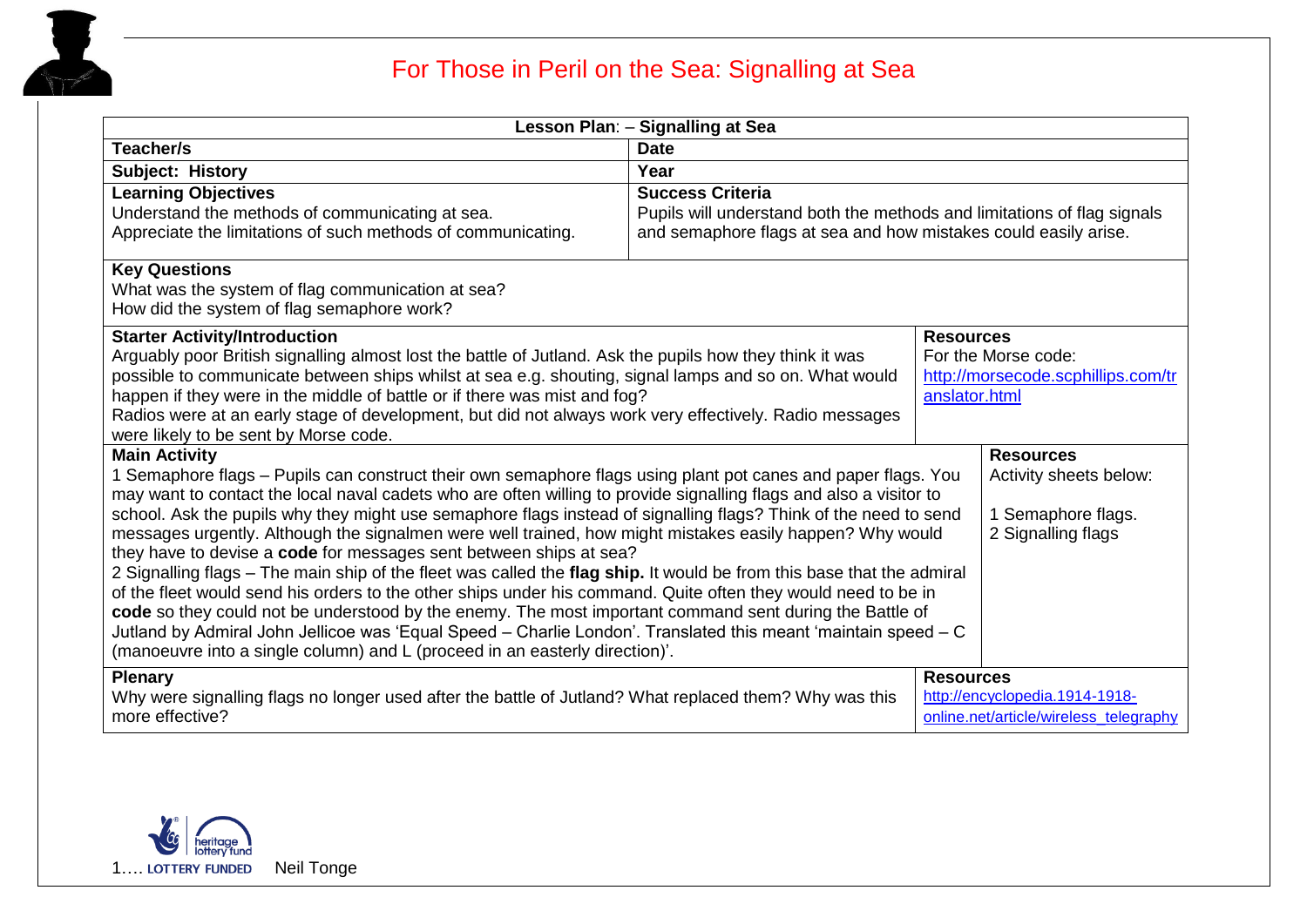

*<sup>(</sup>Flagexpressions.wordpress.com)*

The flag ship (lead table in the classroom) will send the first signal to the other tables in the classroom (e.g. 'Full Speed'). Each table is a ship in the fleet. The pupils write down the letters in secret and then reveal what they think is the message.

Each table can make up a simple naval message to begin with and then semaphore the message to a neighbouring ship.

Try a more complicated message and one where you will need an answer from the other ship.

If you were going into battle the enemy would be able to read your signals. You will need to work out a simple **code** so the enemy won't know what you're signalling. Once you have invented your code you will have to give the code to the fleet so they can interpret the message.

What would happen if the enemy discovered your code?